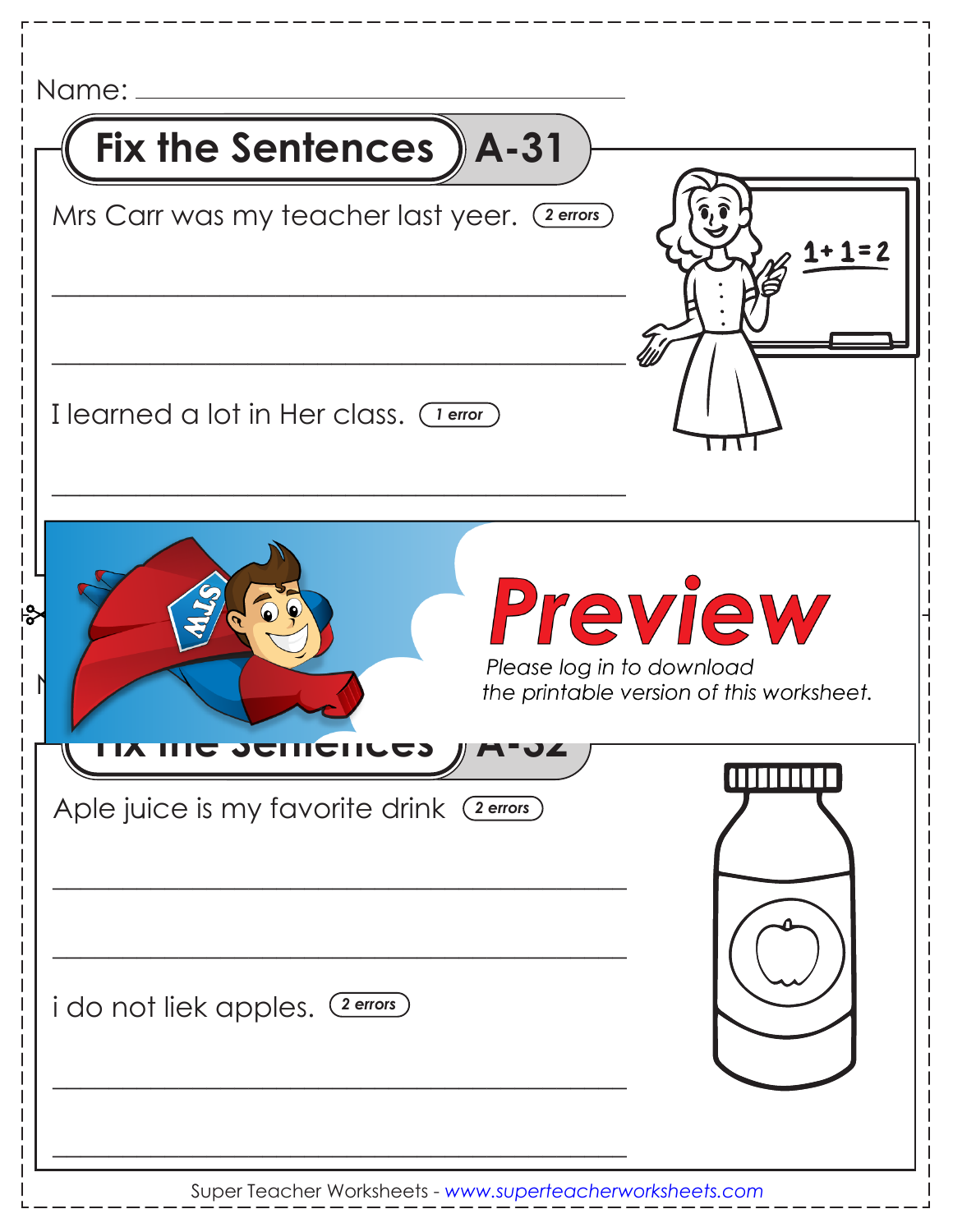| Name: _____                                               |                                                     |
|-----------------------------------------------------------|-----------------------------------------------------|
| Fix the Sentences $A - 33$                                |                                                     |
| Bo likes 2 draw. (1 error)                                |                                                     |
| He is vary good at it too (2 errors)                      |                                                     |
| ∱م<br>Please log in to download<br><b>COMPUTE SURVEY</b>  | Preview<br>the printable version of this worksheet. |
| There was a Skunk outside! (Terror)                       |                                                     |
| it was really smelly (2 errors)                           |                                                     |
| Super Teacher Worksheets - www.superteacherworksheets.com |                                                     |

 $-1$ 

Super Teacher Worksheets - *www.superteacherworksheets.com*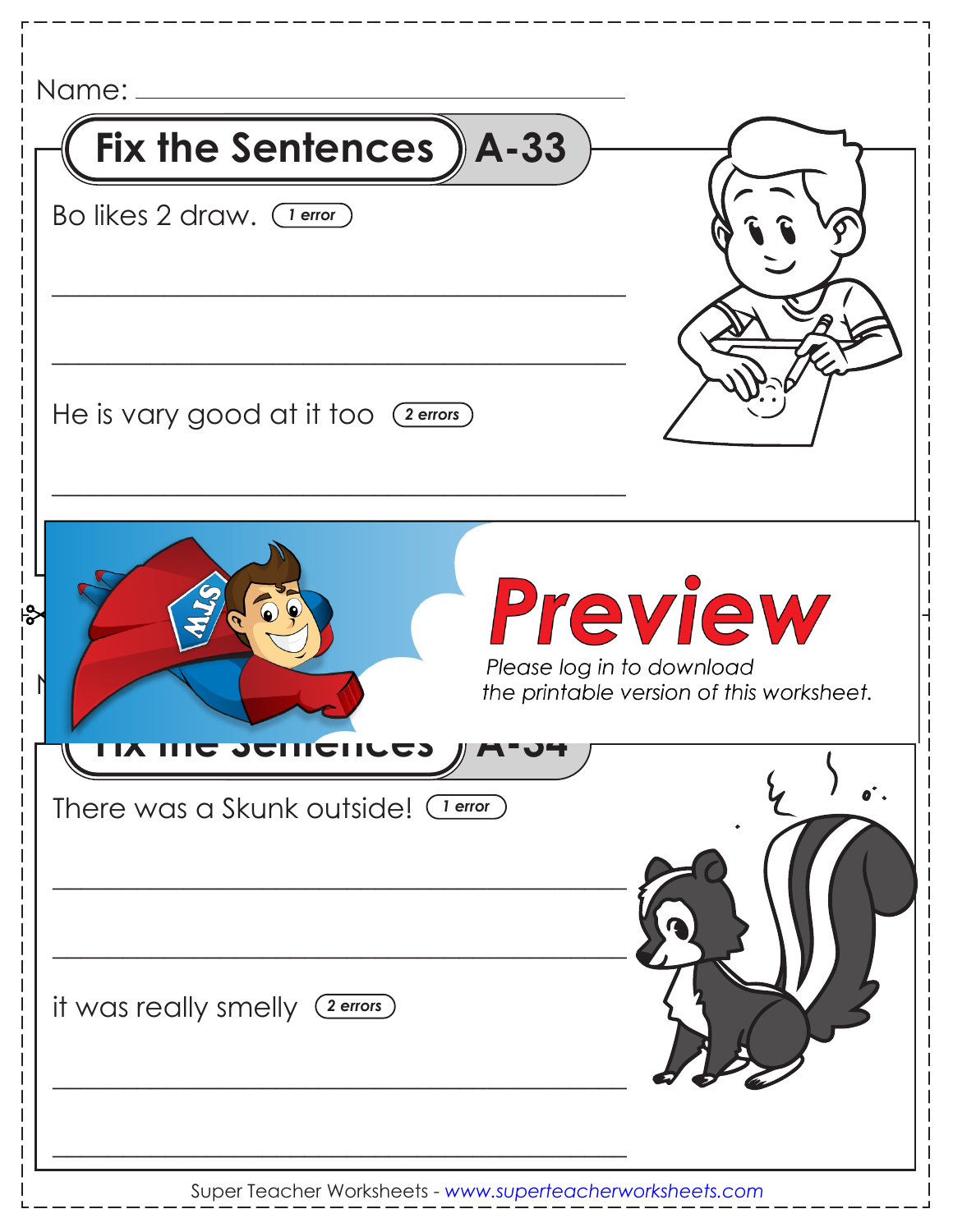| Name: ____                                   |                                                                                  |
|----------------------------------------------|----------------------------------------------------------------------------------|
| Fix the Sentences ) A-35                     |                                                                                  |
| My kat loves to sleep on this rug (2 errors) |                                                                                  |
| He sleeps here al dae. (2 errors)            |                                                                                  |
|                                              | Preview<br>Please log in to download<br>the printable version of this worksheet. |